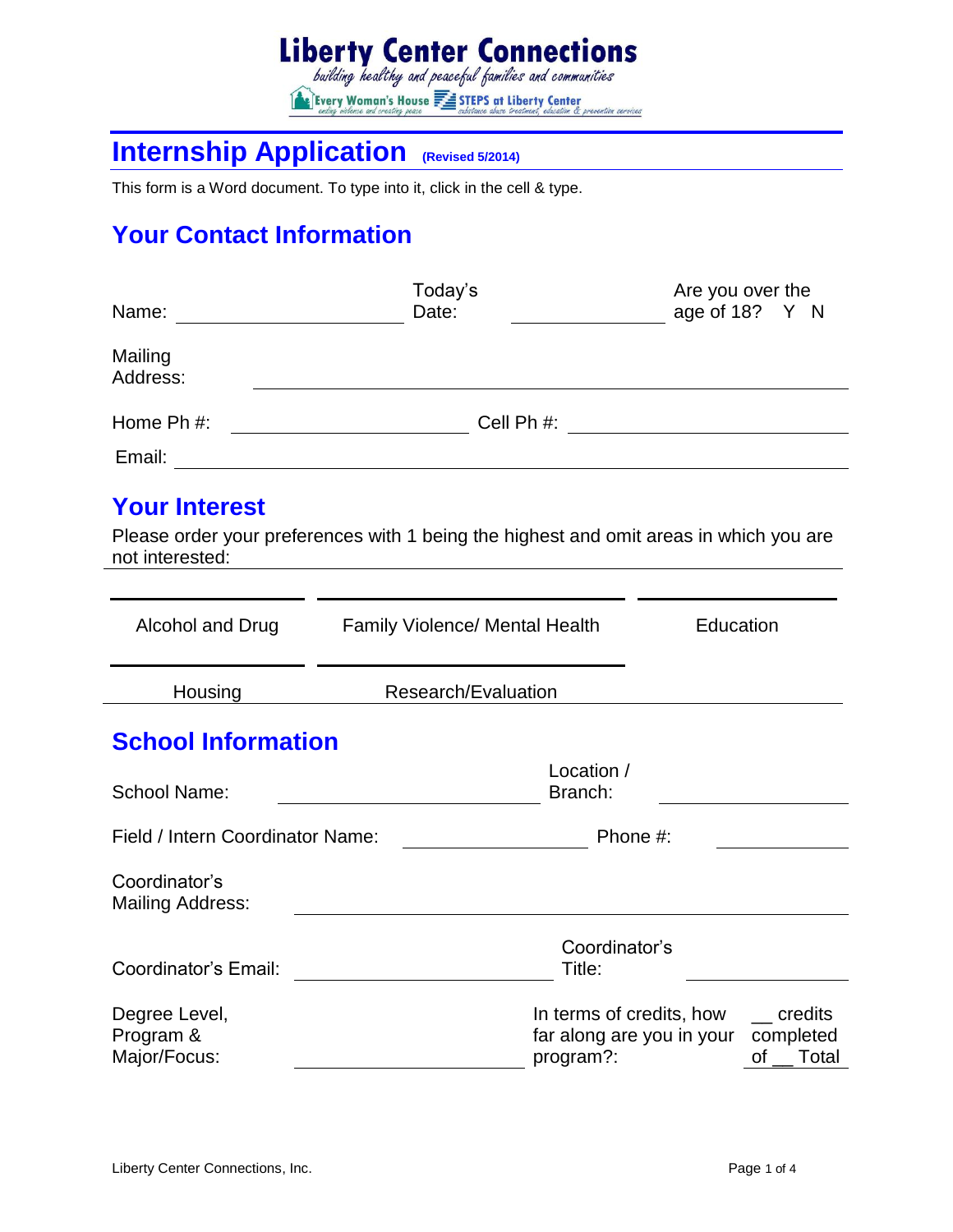| # Internship hours to be<br>completed with LCC:                                               |              |                                      |  |
|-----------------------------------------------------------------------------------------------|--------------|--------------------------------------|--|
| Anticipated Internship                                                                        |              |                                      |  |
| <b>Start Date:</b>                                                                            | End<br>Date: | Graduation<br>Date:                  |  |
| # Internships required by your<br>program:                                                    |              | Which Internship is this<br>for you? |  |
| What credentials does your program<br>require of your Supervisor?                             |              |                                      |  |
| Any other specific requirements of your<br>internship experience or your Supervision?         |              |                                      |  |
| What is your timeframe for securing an<br>internship? (ie What is your school's<br>deadline?) |              |                                      |  |

#### **Additional Information**

Please provide brief answers in the space provided below the question.

| 1. Why have you chosen LCC as your internship venue? |
|------------------------------------------------------|
|                                                      |
|                                                      |

2. What skills do you possess that can enhance your internship experience with our agency?

3. What skills are you hoping to gain from your internship experience?

4. What are your post-internship plans? Where do you see yourself long-term?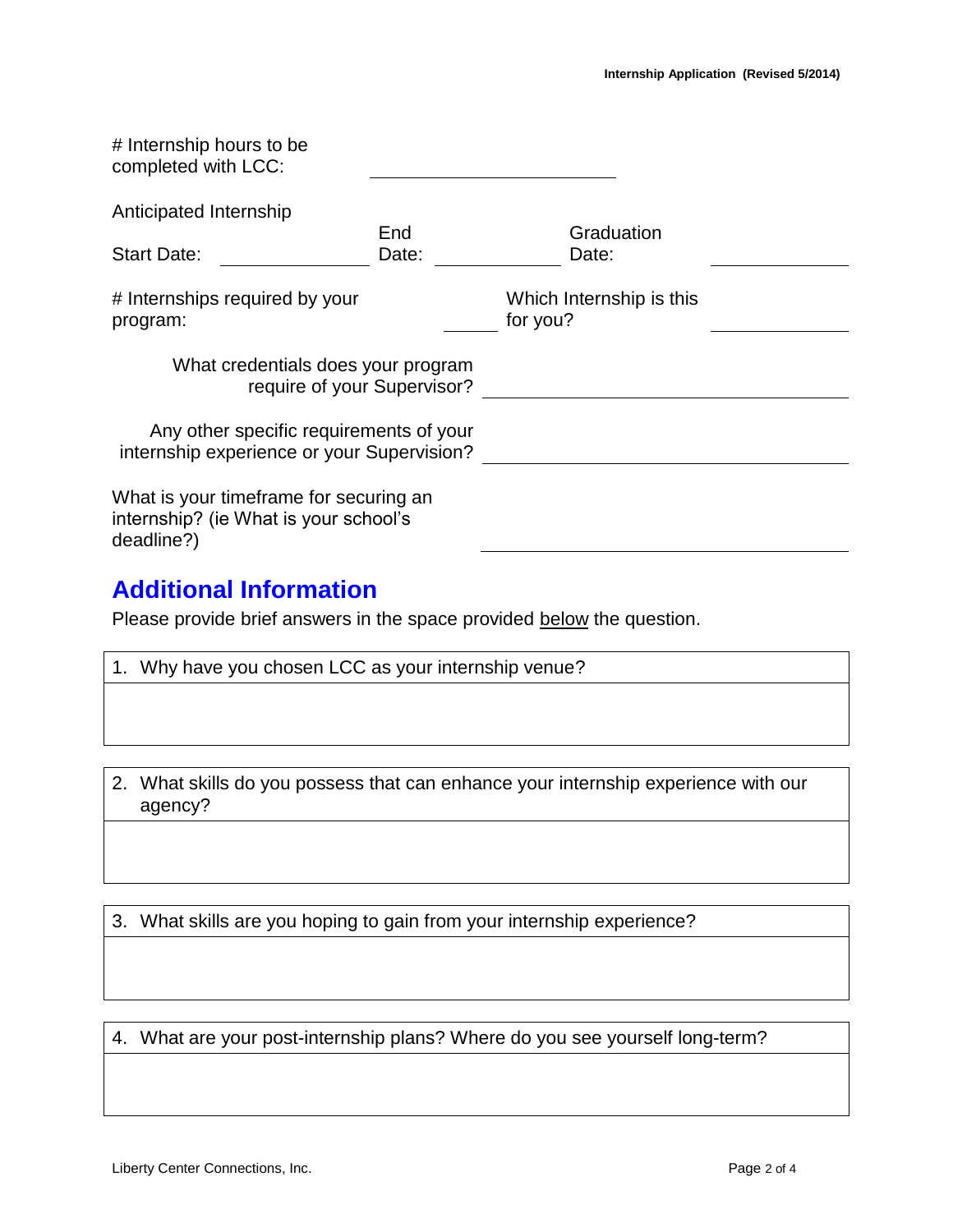| 5. Have you been convicted of a crime in the past 5 years? $\square$ Yes $\square$ No        |  |  |
|----------------------------------------------------------------------------------------------|--|--|
| If yes, explain (use a separate piece of paper, if necessary)                                |  |  |
|                                                                                              |  |  |
|                                                                                              |  |  |
|                                                                                              |  |  |
|                                                                                              |  |  |
| <b>Weekly Schedule</b>                                                                       |  |  |
| 6. Will you also be<br>employed during the<br>7. If Yes, # hours per<br>internship?<br>week? |  |  |

- 8. If Yes, what type of work would you be doing?
- 9. In the table below, indicate what your schedule will be when you begin your internship. Indicate your availability to be on-site Mon-Fri.

We are not asking you to be on-site all of the hours you indicate are "available," but need to know your maximum flexibility because this would be used to begin planning to match you with a Clinical Supervisor, to match you with a group experience, etc.

Please note if you have any preferences. Also note any timeframes, like "Tue – not available until after 9/30, then will be available 6pm-9pm."

NOTE: If unsure what your schedule will be when you begin your internship, please indicate what you do know about your future schedule at this point.

| Day          | I am available to be on-site these hours: |
|--------------|-------------------------------------------|
| Mon          |                                           |
| <b>Tues</b>  |                                           |
| Wed          |                                           |
| <b>Thurs</b> |                                           |
| Fri          |                                           |
| Sat          |                                           |
| Sun          |                                           |